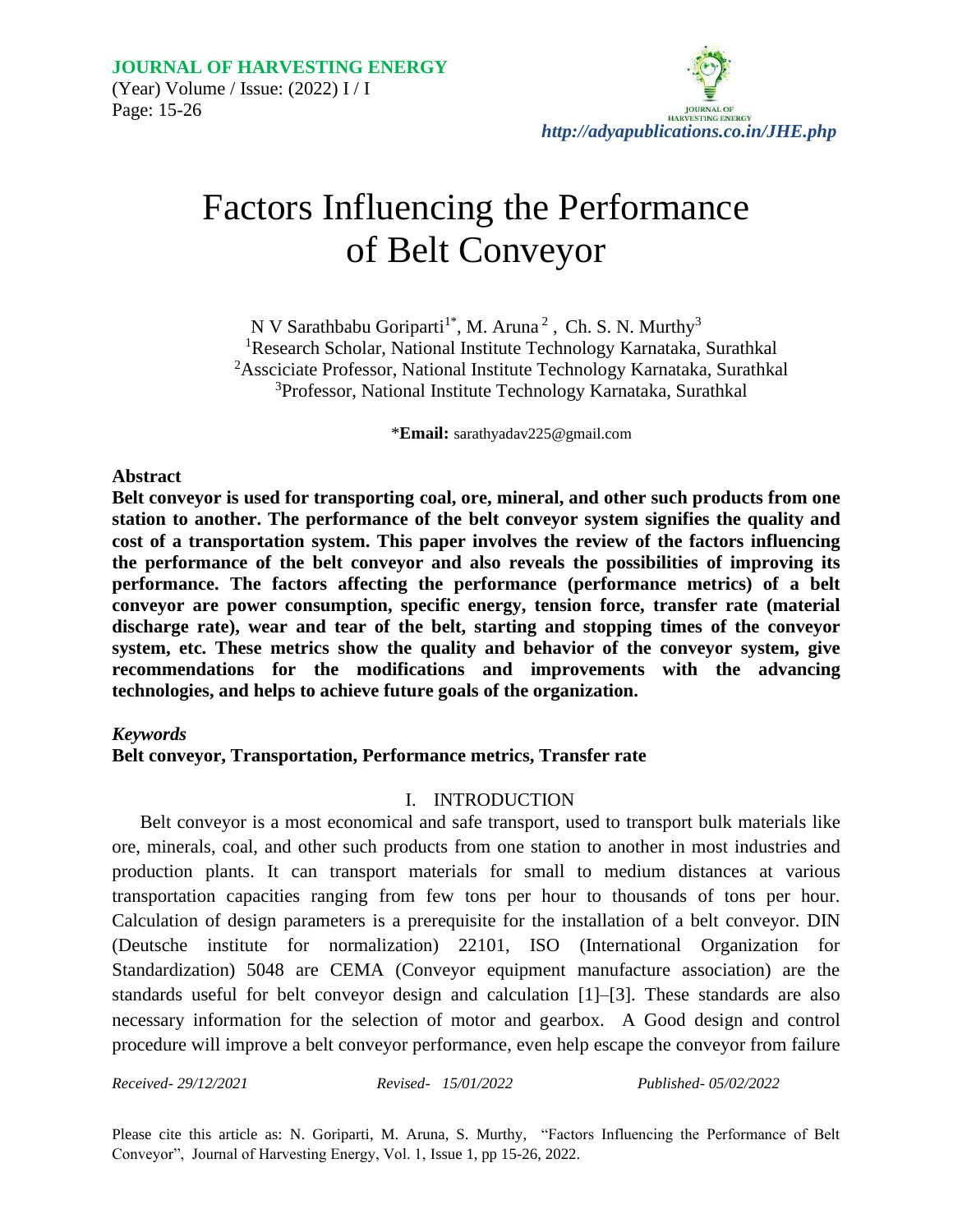risks. The typical failure risks of a belt conveyor system are belt slippage around the drive pulley, belt over-tension at the splicing area, motor overheat, material spillage from the belt, and pushing motor into the regenerative operation. These risks of failures can overcome with the help of advanced modeling, design, and control techniques.

A belt conveyor performance metrics may be divided into four levels: equipment, design, control, and analysis levels [4]. At the equipment level, the performance, i.e., the conveyor's efficiency, can be improved by using the high power factor units, voltage correction units, dynamic voltage restorers, harmonic balancing techniques, and eddy current reduction dampers [5]. Secondly, at the design level, the design of conveyors with optimal tensile force, design of belts with less flexure, selection of belt materials based on the material to be transported, number of plies of the belt, the thickness of the belt, and size of the drive and return drum units, the weight of the idlers, the spacing between the successive carrying and return idlers and importantly selection of the drive motor and gear units for transportation. Thirdly, at the control level, the speed and the torque are the two critical mechanical variables to control and improve a conveyor system's energy efficiency. Even though the acceleration and deceleration of the conveyor depending on the conveyor design, the dynamic behavior may also depend on the control mechanism of the conveyor, i.e., the control of the motor. In past decades, belt conveyor may be controlled by conventional speed control methods like hydraulic methods, direct on-off methods, resistance and reactive bank units, mechanical couplings, and some mechanical relay and switching units. Since the last two and half decades, electronic control raises its hand and change the industries' shape helps the automation of industries, processing, and electricity generation plants. Finally, at the analysis level, it is essential to see the availability of all conveyor equipment which is necessary for transporting the material; failure of one equipment leads to either degrade or mall function of the total system and causing loss of the entire operation. However, it is not possible to provide all the equipment all the time, since failure in equipment is often an undesired and unavoidable thing in practices. Therefore, this problem can be reduced by providing minimum repair hours. In this article, the critical metrics for performance improvement and energy efficiency were studied in all four levels.

## II. PERFORMANCE INFLUENCING FACTORS

The performance influencing factors of the belt conveyor system at different levels of the belt conveyor is given in TABLE 1.

| Table 1: Performance Influencing Factors of Belt Conveyor at Different Levels |  |  |  |  |
|-------------------------------------------------------------------------------|--|--|--|--|
|-------------------------------------------------------------------------------|--|--|--|--|

| Level  | <b>Performance Metrics</b>                                              |
|--------|-------------------------------------------------------------------------|
|        | Equipment Drive system efficiency, the power factor of the drive motor, |
|        | utilization factor of belt and the motor.                               |
| Design | Motion resistance, Transfer capacity, friction coefficient, wear        |
|        | and tear of belt, a lifetime of the belt                                |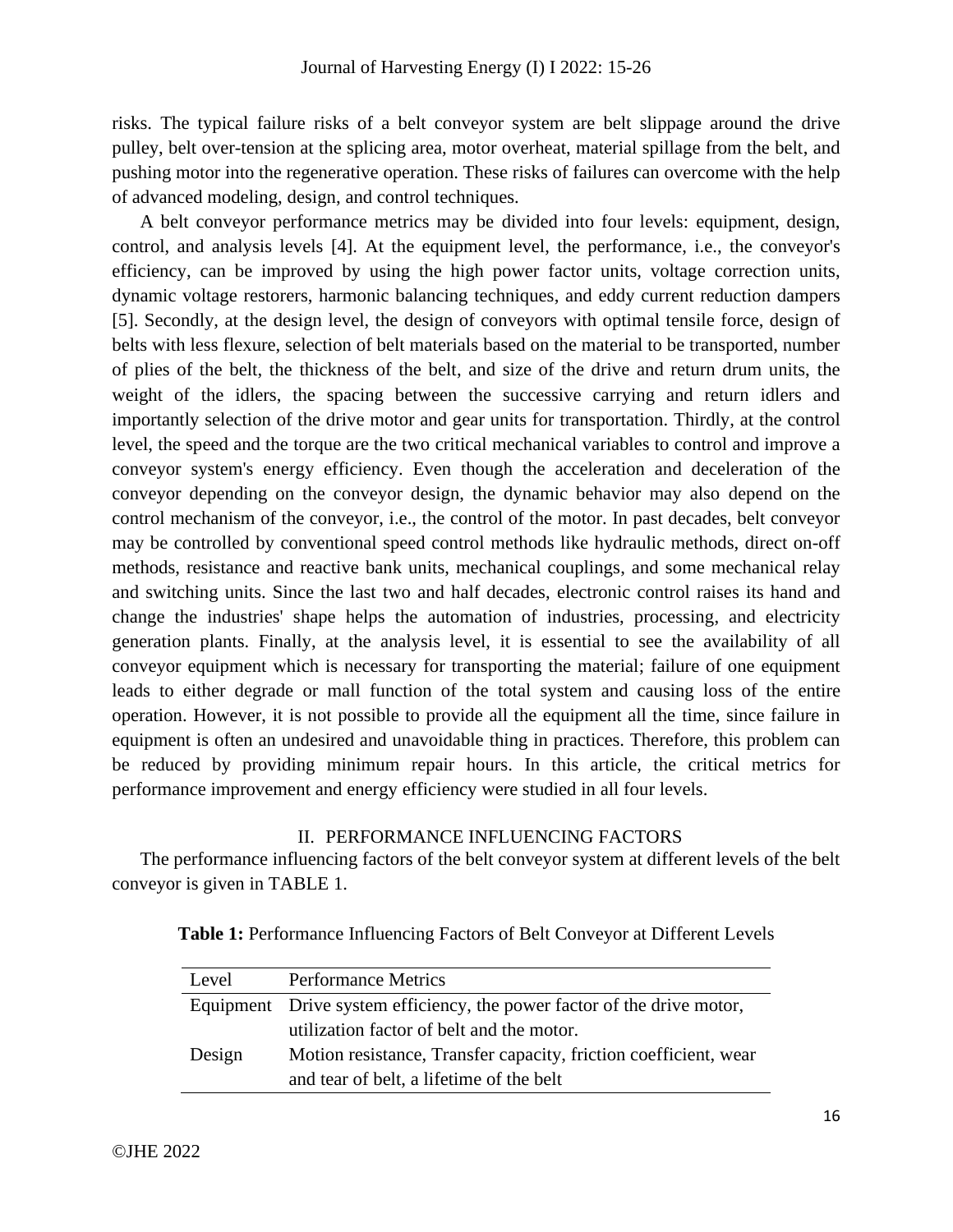| Control  | Belt speed Acceleration and deceleration times, tension force, |
|----------|----------------------------------------------------------------|
|          | speed power consumption, power losses (constant and variable   |
|          | losses), total harmonic distortion (THD), steady-state error,  |
|          | system gain, conveyor run-time and                             |
| Analysis | Reliability, availability, maintainability, and safety.        |

# *Influencing Factors at Equipment Level*

## *Drive System Efficiency*

Drive system efficiency  $\eta_{sys}$  is the mechanical power  $P_{mech}$  required to run the belt conveyor divided by the motor's electrical power Pele consumed. The system efficiency is given by

$$
\eta_{\rm sys} = \frac{P_{mech}}{P_{ele}} \tag{1}
$$

For a belt conveyor system, drive system efficiency is the product of the drive motor, power controller, and gearbox efficiencies. Drive system efficiency is an essential metric for the belt conveyor's performance since the cost for energy directly reflects any production unit's running cost. Nowadays, manufacturers design low weight, high power density, and low loss motors with high insulation levels, which are highly suitable for highly hazardous environments like underground mines.

## *Power Factor*

The drive motor's power factor is the ratio of active power to the apparent power (real power). The power factor is given by

$$
\cos \varphi = \frac{Apparent power}{Active power} = \frac{VI \cos \phi}{VI}
$$
 (2)

Where V is the supply voltage in Volt, and I is the line current in Ampere. For a given motor drive, the power factor mainly depends on the motor winding's resistance and reactance and the type of load it carries. The motor's resistance is independent of frequency, but the reactance of the motor changes with frequency causes a change in power factor. And, most of the industrial loads like fans, pumps, compressors, and conveyors, etc., are driven by the induction motor and considered inductive loads. Inductive loads have current lagging components by their inherence. Therefore capacitor banks are installed either inside/outside the motor to compensate for the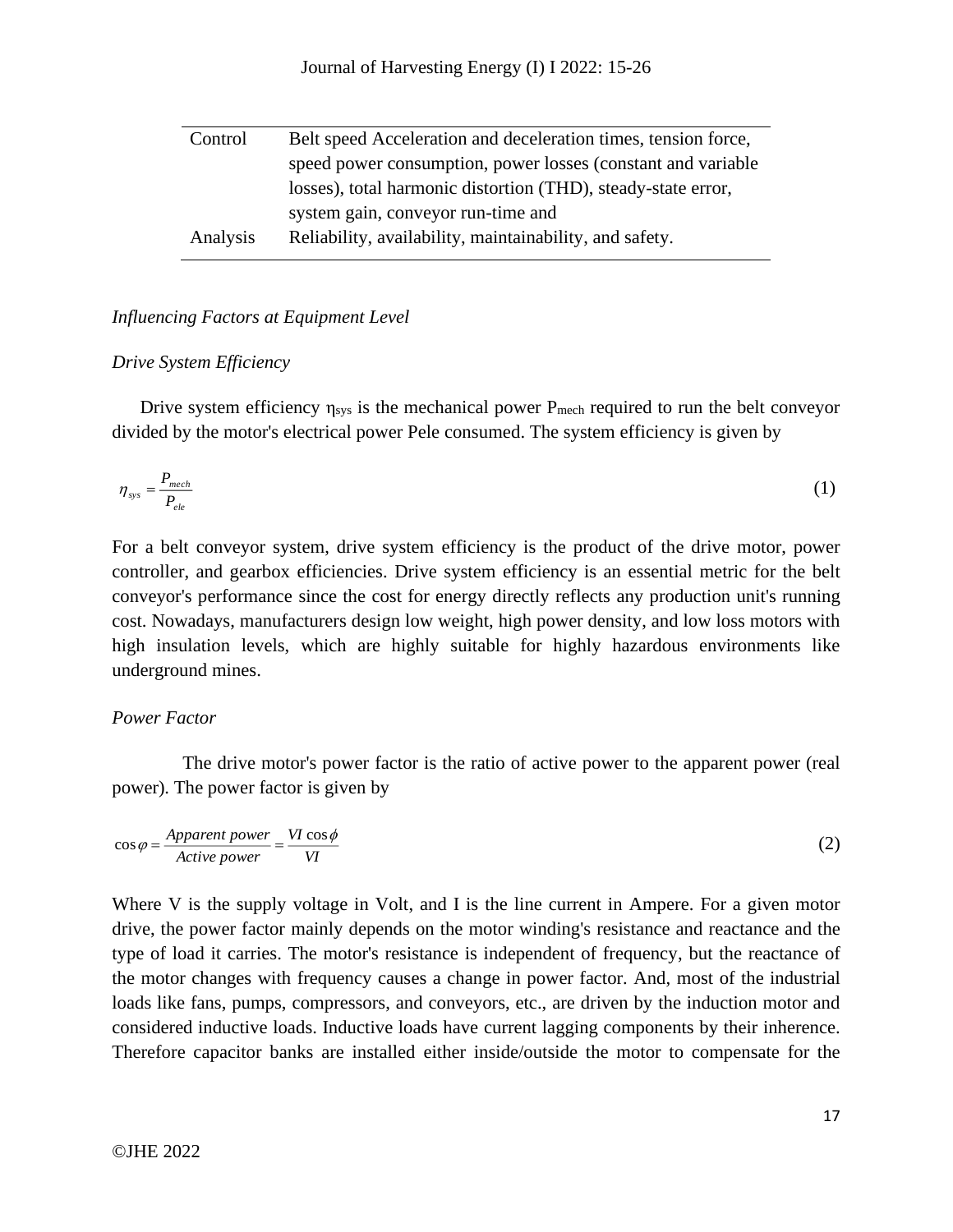lagging current. These capacitor banks improve the power factor of motors, provide less power consumption, low losses, high torque per ampere current, and low starting current.

#### *Utilization Factor*

The utilization factor of the motor and belt are the two key issues in the successful operation of a belt conveyor system. The type and rating of the motor should be suitable for the required load. Wrong selection of motor, i.e., selection of high rating motor than required, causes high power losses in the system and degrades the system efficiency, considered under-utilized motor operation. Also, selecting low-rating motor than required causes high motor currents and damages the winding and motor. Coming to the next, the utilization of the belt, in general, the conveyors are run with a material load less than the nominal capacity of the belt, causing high power losses. The utilization of the belt is given by

$$
UF = \frac{Applied\ load\ on\ the\ belt}{Maximum\ capacity} \tag{3}
$$

## *Influencing Factors at Design Level*

### *Motion Resistance/ Belt Tension*

Motional resistance is the opposition offered by the conveyor to motion due to the following: the weight of the moving parts (rollers, idlers, and belt), the weight of the load, gradient/ inclination of the conveyor, and friction which exists among the material and belt, belt and rollers and idlers and belt, etc. Therefore, a large amount of tensile load act on the conveyor due to the above mention loads. As per DIN 22101, the motional resistance/ belt tension F (in Newton) equals to the sum of Primary tension  $F_p$  (due to all friction related resistances along the whole length of the conveyor), Secondary tension  $F_s$  (due to the friction resistance, exists only at feeder and belt cleaner units), Gradient tension  $F<sub>g</sub>$  (due to the inclination of the conveyor) and special tension  $F_{sp}$  (due to the accessories such as skirts plies etc., generally this value is less than 1% of total belt tension).

$$
F = CfL[m_r + (2m_b + m_l)\cos\beta]g + Hm_l g \tag{4}
$$

Where C represents the coefficient of secondary resistance, f is the Coefficient of friction, L is the conveyor length (distance between two pulleys),  $m_r$ ,  $m_b$ ,  $m_l$  are the unit weight of idlers, belt, material load, respectively, β is the inclination, H is the elevation and g is the acceleration due to gravity[1]. Where material mass,  $m<sub>l</sub>$  is calculated by

$$
m_l = \frac{T}{3.6\nu} \tag{5}
$$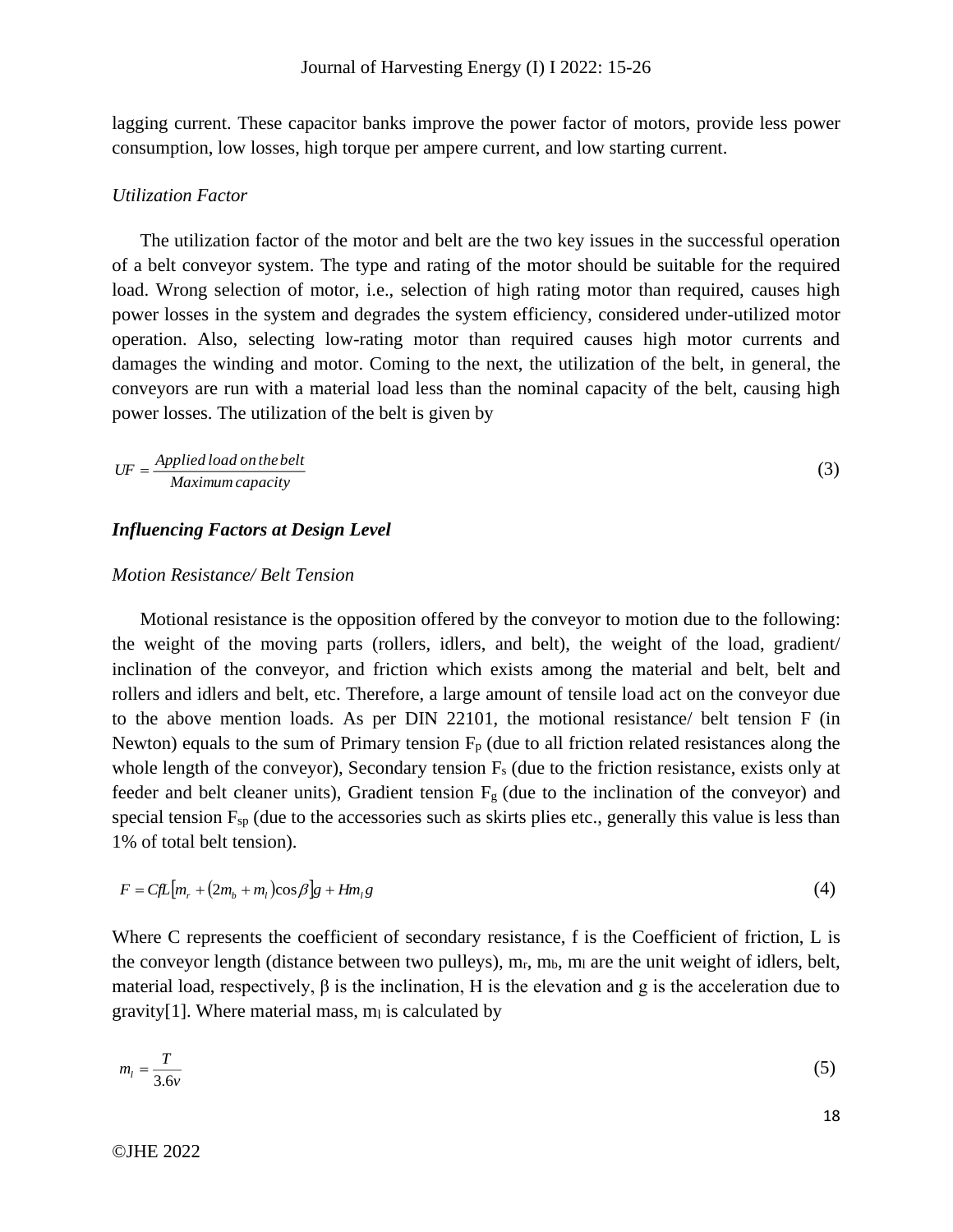Where T is material transfer rate  $(t/h)$  at a belt speed v  $(m/s)$ , at constant conveyor speed, the transfer rate is directly proportional to  $m<sub>l</sub>$ . And the mass of the idlers is calculated by the diving mass of the idler set by idler spacing.

#### *Friction Coefficient*

Friction coefficient f is a value that shows the relationship between the force of friction between two objects and the normal reaction between the objects that are involved. For a given conveyor, it mainly depends upon the speed of the belt and the load on the belt. The value of f is generally between 0.016 (clean plant) and 0.027 (unfavorable conditions). A safe design value of f is 0.023 to 0.025.

#### *Transfer Rate*

Transfer rate or material discharge rate mainly depends upon, the width of the belt and speed of the conveyor. The transfer rate is estimated by using equation (5). At a given speed, the transfer rate of the material directly a function of  $m<sub>l</sub>$ . The value of the  $m<sub>l</sub>$  is the product of the density of the material to be transported, the cross-section area of the belt, and the length of the belt. The material cross-sectional area is the product of the width of the belt w and trough angle of the conveyor  $\delta$ .

#### *Belt Breaking Strength*

The maximum tensile strength that the belt can withstand before undergoing failure is known as belt breaking strength. This factor is used for the selection of conveyor belts. It can be calculated by

$$
S_{br} = \frac{C_f P_m}{C_b v} \tag{6}
$$

Where  $C_f$  is the friction factor,  $C_b$  is the breaking strength loss factor,  $P_m$  is the power at the drive pulley, and v is belt speed.

## *Wear and Tear*

Wear and tear is damage that naturally and inevitably occurs as a result of normal wear or aging. For given conveyor, wear exists between rollers and the inner portion of the belt. Wear can be eliminated by better belt designs, optimum tension force on the conveyor, and reasonable sag between drive and driven rollers. Further, movement of the belt on the idlers is also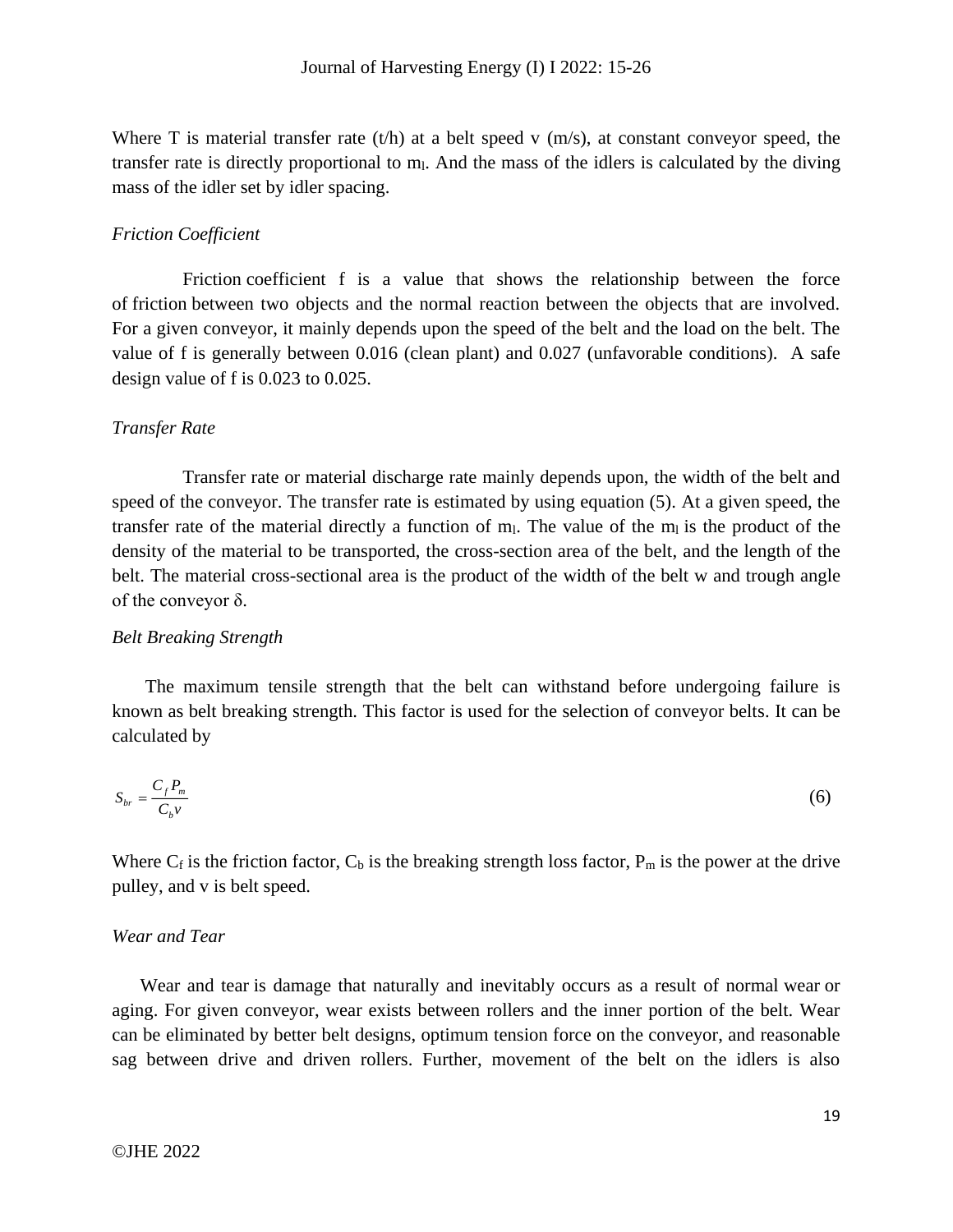responsible for varying the wear; un-driven idlers may cause additional wear of the belt. The belt's wear also varied with the conveyor's speed and increased with the conveyor's speed.

*Sag*

Sag  $\delta$  is the maximum allowable vertical distance between two adjacent idler sets obtained from a conveyor belt's catenary. It is given by [6]

$$
\delta = \frac{wl_i^2}{8F_h} \tag{7}
$$

Where w is the unit weight of belt and load,  $l_i$  is the spacing between the two idler sets, and  $F_h$  is the horizontal tension at the center of adjacent idler sets.

#### *Influencing Factors at Control Level*

#### *Belt speed*

In most industries and production plants, belt conveyors generally operate at a utilization factor less than unity. However, they have run at nearly nominal speed for which they design. DIN 22101 identifies some power saving by reducing the conveyor's speed employing an external frequency converter, called the speed control of belt conveyors. The electric motor manufacturers are given the motor speed in revolutions per minute, whereas belt manufacturers are given the belt speeds in meters per second. A gearbox with a gear reduction ratio of K is used to change the motor speed. The belt speed v in m/s is given by

$$
v = \frac{2\pi N}{60}r\tag{8}
$$

Where r is the radius of the drive pulley, and N is the motor speed after gear reduction in rpm.

#### *Power consumption*

The electrical power consumption represents a major cost factor when operating a belt conveyor system, and it is influenced by a large number of parameters like conveying length, electrical equipment used, operating technology, type of sensors, and control system used. Mechanical power required to run the conveyor  $P_{mech}$  is the product of motional resistance  $F$  and belt speed v. And, electrical power required to run the conveyor is obtained by dividing  $P_{mech}$ with drive efficiency<sup>[1]</sup>. And the value of load torque  $T_1$  is a product of belt tension F and radius of drive pulley r.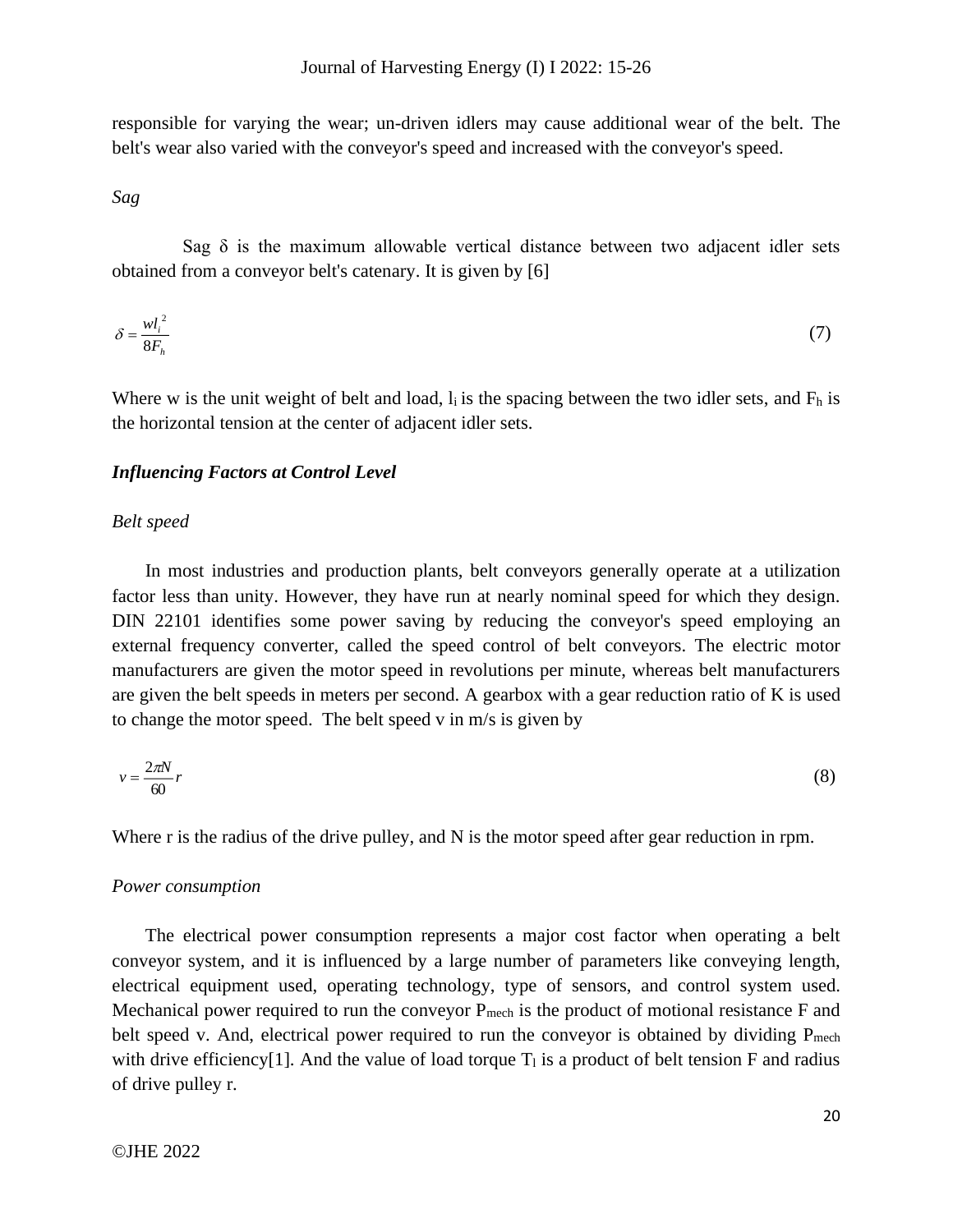## *Starting*

During starting, belt tension is much higher than the tension at a steady state. It is given by

$$
F_{\text{start}} = F_{\text{ss}} k_s \tag{9}
$$

Where  $F_{st}$  is the staring tension,  $F_{ss}$  is steady-state tension, and  $k_s$  is the start-up factor.

# *Acceleration*

The conveyor acceleration a is given by

$$
a = \frac{F_{\text{start}} - F_{\text{ss}}}{L(2m_r + 2m_b + m_l)}
$$
(10)

The starting accelerations of small-distance (not more than 200 m), medium-distance (not more than 500 m), and long-distance (more than 500 m) conveyors are 0.1, 0.2, and 0.3 m/s<sup>2</sup>, respectively.

## *Deceleration*

The negative acceleration is called deceleration. The deceleration of small, medium, and long-distance conveyors are 0.3, 0.2, and 0.1  $\text{m/s}^2$ , respectively.

#### *Breaking/stopping*

There are two types of braking used to stop the conveyor: dynamic braking and regenerative braking.

## *Influencing Factors at Analysis Level*

#### *Reliability*

A system's reliability may be defined as the probability of the system will operate without failure under a given contain for a specified time. Its value varies from 0 to 1.

| $R(t) = 1 - F(t)$ | (11) |  |
|-------------------|------|--|
|                   |      |  |

21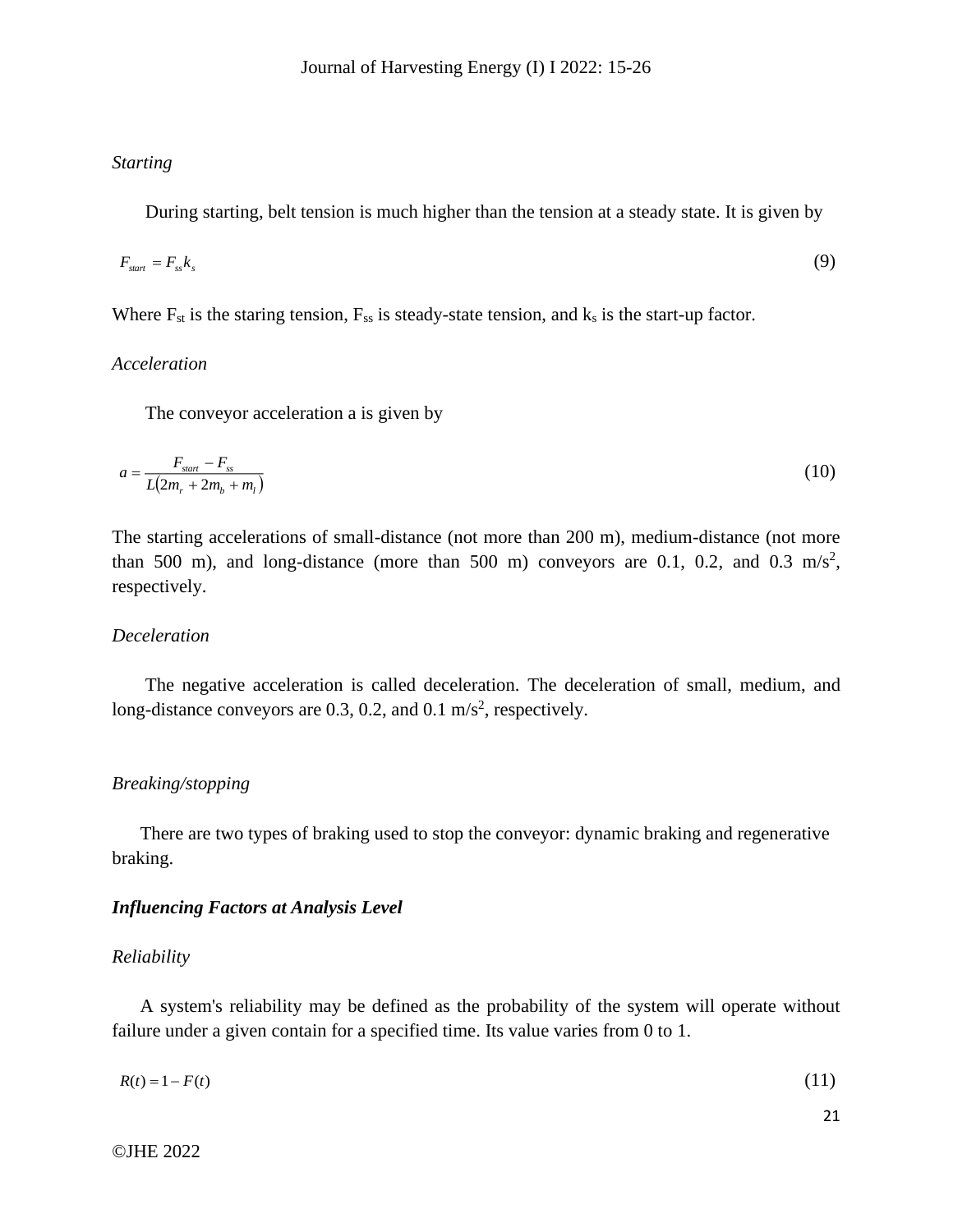$R(t)$  is the reliability function at time t in hours, and  $F(t)$  is the cumulative failure distribution function.

#### *Availability*

Availability is the percentage of time that a system is operating satisfactorily, and it mainly relays with two important functions: Mean time between failures (MTBF) and Mean time to repair (MTTR). MTBF is the mean of the failure distribution of a machine or component. For a constant failure rate, it is expressed as the total operating time divided by the total number of hours. And MTTR is the meantime require to repair a component, expressed as the total repair time divided by the total number of repairs. The availability of a system may be defined in terms of MTBF, and MTTR is given by

$$
Availability = \frac{MTBF}{MTBF + MTTR}
$$
\n(12)

# III. PERFORMANCE IMPROVEMENT METHODS *Introduction of Energy Efficient Motors*

Motor Efficiency is a factor influenced by the mechanical and electrical imperfection within the motor. In general, Energy-efficient motors utilize high-grade winding and core materials, have low power losses, generate less heat and noise, and produce high output for useful work. The National Electrical Manufacturers Association (NEMA) Standard MG-1.16 suggests energyefficient motors [7].

#### *Frequency Converters*

A frequency converter is a solid-state device used for AC-AC conversion for stated voltage with different frequencies. It is used to control the speed and torque of an AC motor. Also, to convert the electrical power from one distribution standard to another. There are mainly three types of AC-AC converters, namely DC link converters, Cycloconverters, and Matrix converters. There are two types of converters with DC link: Voltage source inverter and current source inverter. Cycloconverter changes the alternating current of one frequency into alternating current of another frequency without any intermediate dc-link. Matrix converters also don't use any intermediate dc-links, converting the three phases alternating current with high power density and reliability.

#### *Sensors and Transducers*

Sensors are used to monitor the speed, motion, and alignment of the belt. They are also used to monitor the bearing and surface temperature of the drive system. Nowadays, Load cells having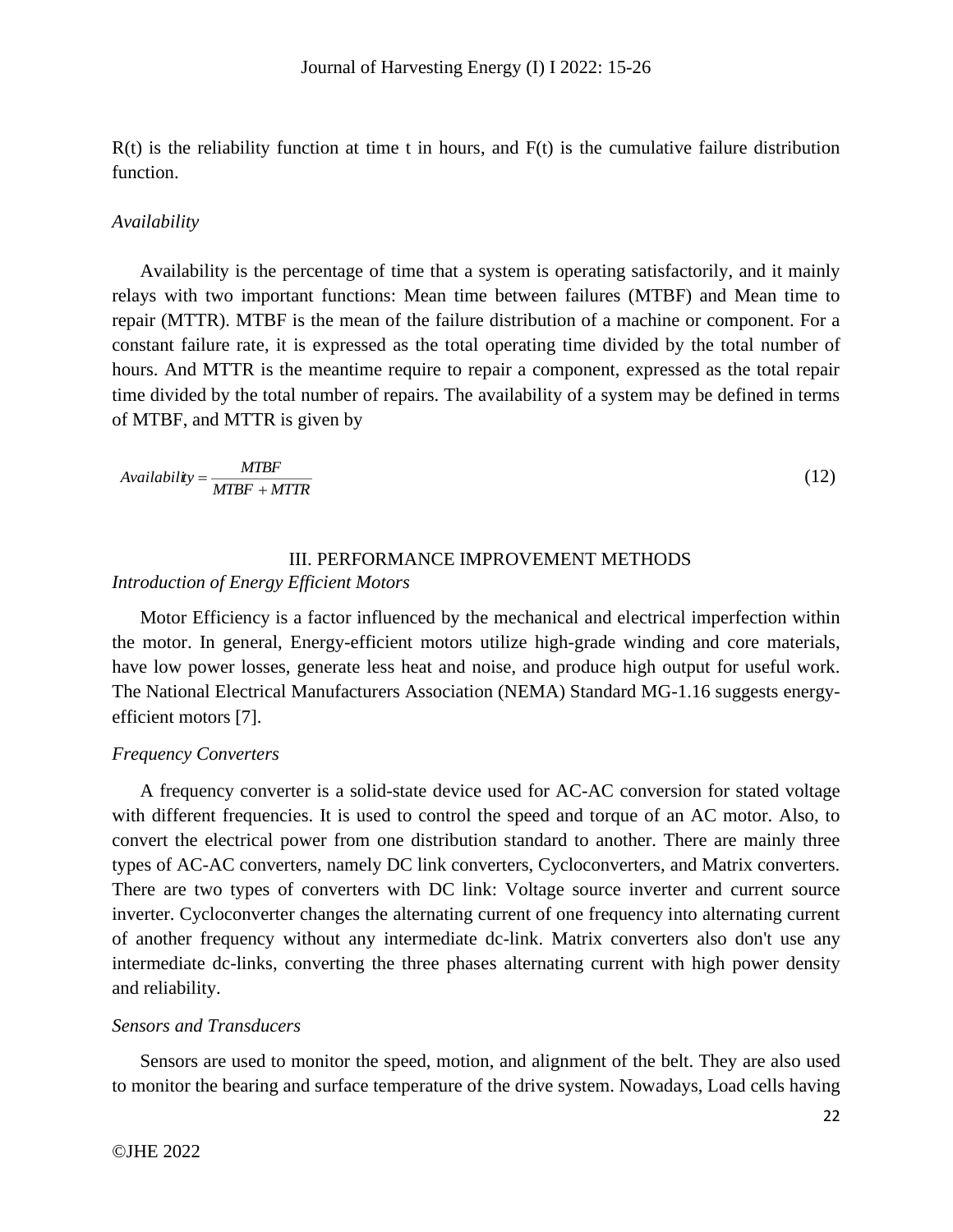capacities of 5 kilograms to 500 tons are available in the market. A few of them are compression weight modules, tension weight modules, strain gauge load cell/ single-ended beam load cell, and canister/ ring load cell.

# *Soft Starters and Variable Speed Drives*

## *Soft starter*

A starter is a device that connects in series with a motor, used to regulate the high currents at starting. And soft starter is a device connected to AC electrical motors to regulate load and torque in the power train and electric current surge during start-up. The soft starter consists of electrical or mechanical devices or a combination of both. Mechanical soft starters include clutches and several types of coupling using a fluid. An electrical soft starter is any control system that reduces the torque by temporarily reducing the voltage and current input. The two important starters used for belt conveyor systems are *Hydro-viscous soft starters (HVSS).* Hydroviscous soft starter or Hydro-viscous drive (HVD) is the drive that transmits power synchronously using oil film/ hydro-viscous shear stress [8]. *Magnetorheological soft starter (MRSS).* MRSS is a soft starter that works on the variable viscosity of Magnetorheological fluid (MR fluid). MR fluid is simply a fluid that changes its viscosity as per the applied magnetic field. The magnetic field can be varied by varying the current. As the amount of current increases, the magnetic field is increasing, so the fluid particles are trying to align themselves slowly and slowly. Now particles are showing a certain amount of force called shear stress. This property of shear stress is used in applications like dampers/brakes [9].

# *Variable Frequency Drive*

Variable frequency drives have superior performance when compared to normal and soft starters. VFD has smooth control characteristics during starting, acceleration, deceleration, and stoping/ breaking. The drive for belt conveyors' requirements is high availability, high ability, smooth torque control, load sharing, speed variation based on load, reduced current harmonics, high power factor, and less perturbation to disturbances [10].

# *Programmable Logic Controllers*

Programmable logic controllers (PLCs) are mainly used for industrial automation and process control. Allen Bradley, Siemens, and ABB are three of the major PLC manufacturers in the World. Underground transportation requires advanced technology and instrumentation for the sustainable growth and safety of mineworkers. Many parameters, such as belt tension, motor currents, speed, etc., need to be monitored simultaneously using suitable sensors.

# *Permanent Magnet Brushless Direct Current Motors*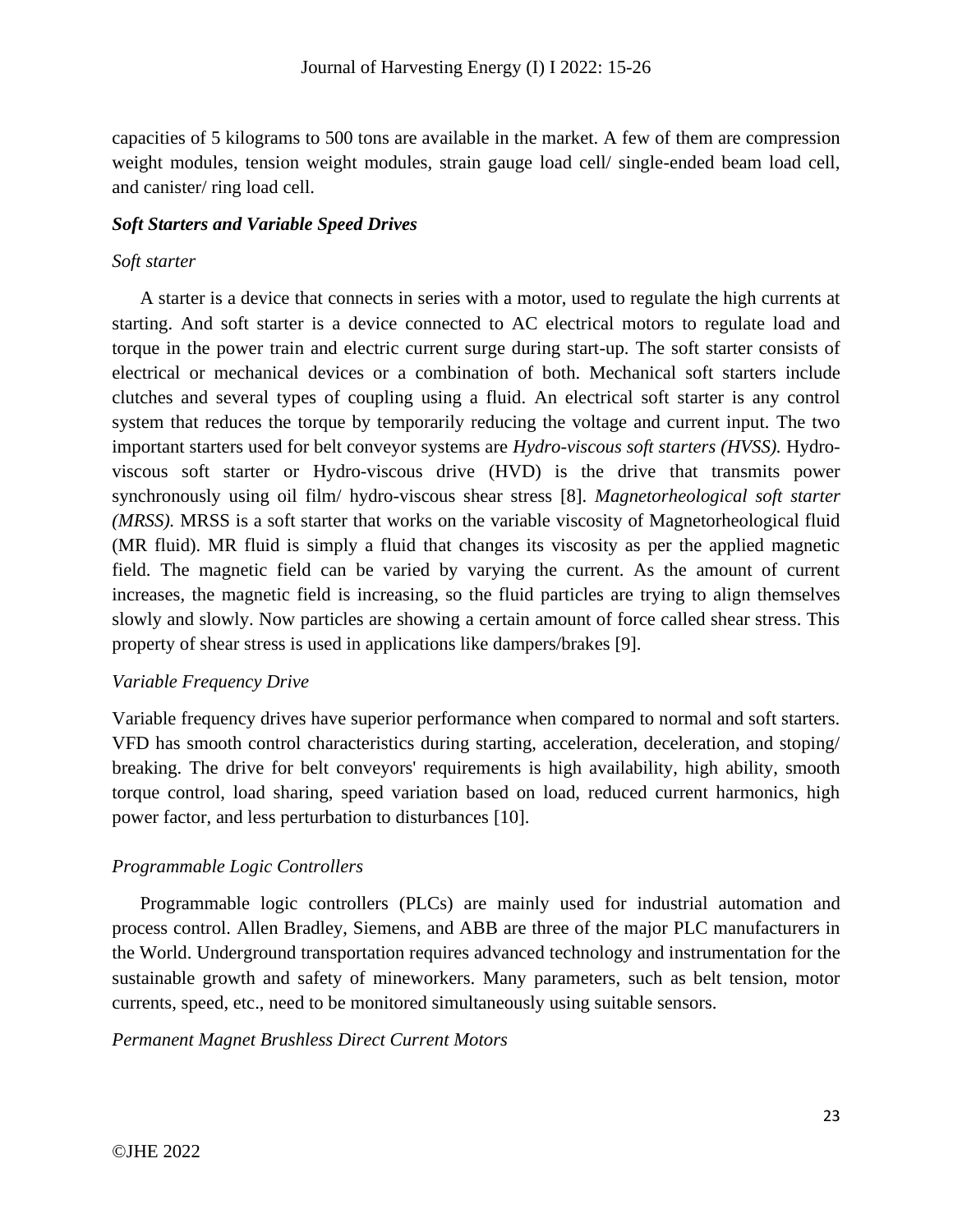A permanent magnet brushless direct current (PMBLDC) motor is an AC motor having high power density and low weight when compared to induction and synchronous motors. Moreover, these motors don't require any brushes for commutation hence no problem of sparking and fire. Therefore they are well suited for underground mining applications.

# *Finite Element Methods*

The finite element method (FEM) is a numerical method used to model, simulate, and analyze components/ physical systems. Some applications of FEM with belt conveyors include: analysis of dynamic transient forces propagated in a conveyor belt during its starting and stopping phases, integral analysis of conveyor pulley, and non-linear analysis and warping of tubular pipe conveyors, etc. [11].

# *Regression Techniques*

Regression analysis is a set of statistical processes for [estimating](https://en.wikipedia.org/wiki/Estimation_theory) the relationships among variables. Various regression methods (also known as a method of least squares), linear, quadratic, cubic, polynomial, exponential, and logistic are available to develop regression models that could help us predict the performance of the output variables. Some of the developments with regression techniques are predicting dependence among the weight of sharp material falling on the conveyor belt and logistic regression in tracing the significance of rubber– textile conveyor belt damage [12], [13].

# *Reliability Studies*

The reliability studies are carried with the failure data of the belt conveyor system. Failure data includes failure due to various sub-sections like belt staples, upper and lower idlers, belt tensioning system, belt, mechanical drive system, line supports, etc. Some of the developments in the reliability of belt conveyor systems are lifetime prediction conveyor belt joints, a least square method to determine the equation for wear of the conveyor belt joints, and replacement of staple joints with volcanized joints[14], [15].

# *Other Techniques*

The other methods used for the improvement of belt conveyors are as follows: Self-adjusting apparatus for use in cleaning the surface of endless belt conveyor, leak-proof endless belt conveyor, belt conveyor with belt reinforcing member, conveyor belt wiper blade, belt conveyor idler, information-bearing belt conveyor, conveyor belt with built-in magnetic-motor linear drive, conveyor belt cleaner tensioning device, scraper assembly for a conveyor belt, steel cable conveyor belt with improved penetration and rip resistance, conveyor belt cleaner and linearly reciprocating conveyor apparatus.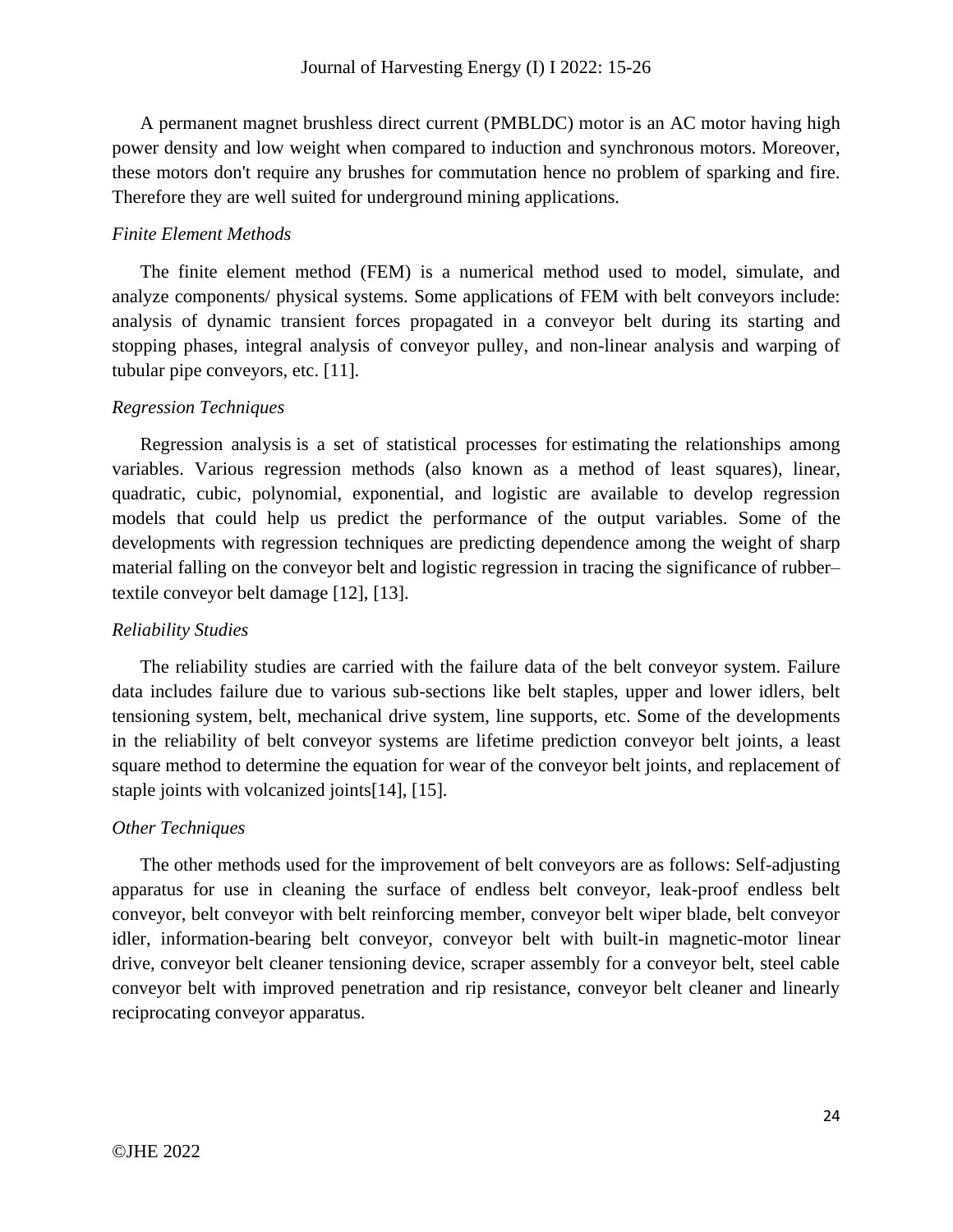#### IV. CONCLUSION

The study reveals the different factors that are involved in identifying the performance of the belt conveyor. These include equipment, design, control, and analysis. If these four factors can be improved in terms of their applications, then one can easily achieve better performances as such. The advancing technologies in the study considered are an application of energy-efficient motors that could help in the betterment of equipment and design. Frequency converters and variable frequency drives control the speed and torque of the drive motor that could enhance the controlling capacities of the drives resulting in the betterment of performance. Reliability studies can signify the life of the equipment and its parts; as such, we can understand the availability of the equipment/ parts for further usage, reducing the chances of failure.

#### REFERENCES

- [1] DIN22101 "Continuous conveyors Belt conveyors for loose bulk materials Basis for calculation and dimensioning," 2011.
- [2] ISO-5048, "Continuous mechanical handling equipment belt conveyors with carrying idlers - calculation of perating power and tensile forces. Standard ISO 5048," The international standard organization 1989.
- [3] C. Equipment and M. Association, Belt Conveyors for Bulk Materials 2002.
- [4] M. DJL and J. . Calmeyer, "An intigrated conveyor model methodology," vol. **3**, no. December, pp. 256–264, 2004.
- [5] M. Dong and Q. Luo, "Research and application on energy saving of port belt conveyor," Procedia Environ. Sci., vol. 10, no. PART A, pp. 32–38, 2011.
- [6] B. Karolewski, "Modelling of long belt conveyors," 2015.
- [7] P. D. Bulletin, "Adjustable Frequency Controllers Application Guide," 1995.
- [8] Q. R. MENG and Y. F. HOU, "Mechanism of hydro-viscous soft start of belt conveyor," J. China Univ. Min. Technol., vol. **18**, no. 3, pp. 459–465, 2008.
- [9] Z. Tian and Y. Hou, "Modeling a magnetorheological soft starter for use with belt conveyors," Int. J. Min. Sci. Technol., vol. **22**, no. 3, pp. 385–389, 2012.
- [10] J. Rodríguez, J. Pontt, N. Becker, and A. Weinstein, "Regenerative drives in the megawatt range for high-performance downhill belt conveyors," IEEE Trans. Ind. Appl., vol. **38**, no. 1, pp. 203–210, 2002.
- [11] M. Ravikumar and A. Chattopadhyay, "Integral analysis of conveyor pulley using finite element method," Comput. Struct., vol. **71**, no. 3, pp. 303–332, 1999.
- [12] V. Molnár, G. Fedorko, B. Stehlíková, P. Michalik, and M. Weiszer, "A regression model for prediction of pipe conveyor belt contact forces on idler rolls," Meas. J. Int. Meas. Confed., vol. 46, no. 10, pp. 3910–3917, 2013.
- [13] M. Andrejiova, A. Grincova, D. Marasova, G. Fedorko, and V. Molnar, "Using logistic regression in tracing the significance of rubber-textile conveyor belt damage," Wear, vol. 318, no. 1–2, pp. 145–152, 2014.